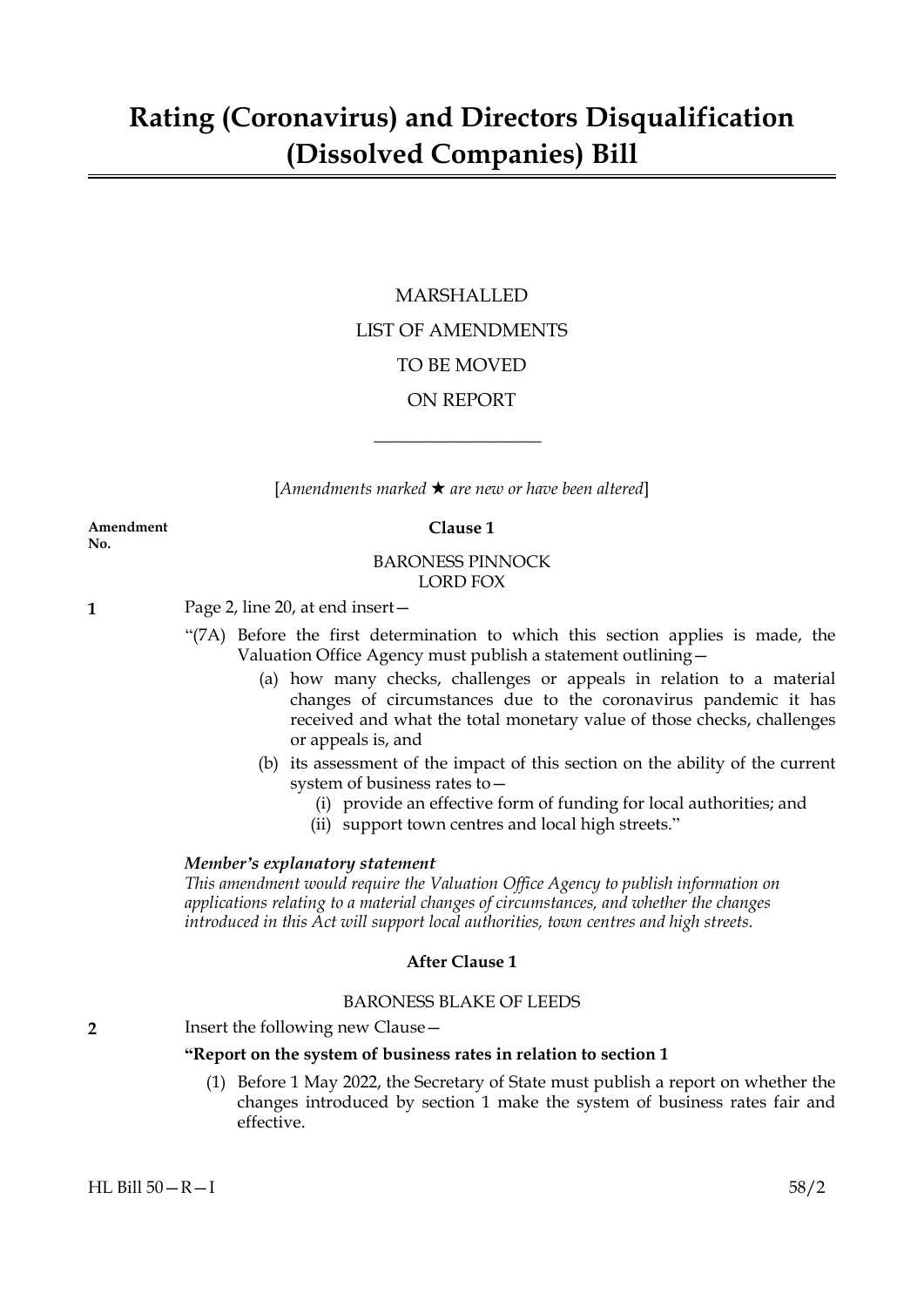# **After Clause 1** *- continued*

- (2) For the purposes of subsection (1), the Secretary of State must consult with businesses.
- (3) The report must include recommendations as to whether further legislation is needed on factors which may or may not be taken into account in making a relevant determination to ensure the business rates system is fair and effective.
- (4) On the same day as the publication of the proposals, a Minister of the Crown must make a statement to both Houses detailing any steps which will be taken to implement the recommendations.
- (5) Within 90 days of the publication of the proposals, a Minister of the Crown must publish draft legislation for the implementation of the recommendations."

#### *Member's explanatory statement*

*This amendment would ensure a report is produced which will include recommendations as to whether further legislation is needed on factors which may or may not be taken into account in making a relevant determination in relation to business rates.*

**3** Insert the following new Clause—

# **"Advice to local authorities**

Before 1 March 2022, the Secretary of State must publish a statement containing advice to local authorities on the implementation of this Act."

#### *Member's explanatory statement*

*This amendment would ensure that the Secretary of State publishes advice to local authorities on the implementation of this Act.*

#### **After Clause 3**

### BARONESS BLAKE OF LEEDS

**4** Insert the following new Clause—

# **"Insolvency Service finances and resources**

- (1) Before 1 March 2022, the Secretary of State must make a statement on the impact of this Act on the financial situation of the Insolvency Service.
- (2) The statement must include an assessment as to whether the Insolvency Service is sufficiently resourced to meet its obligations under this Act."

#### *Member's explanatory statement*

*This amendment would place an obligation on the Secretary of State to make a statement on the impact of this Act on the financial situation of the Insolvency Service and whether the Insolvency Service is sufficiently resourced to meet its obligations under this Act.*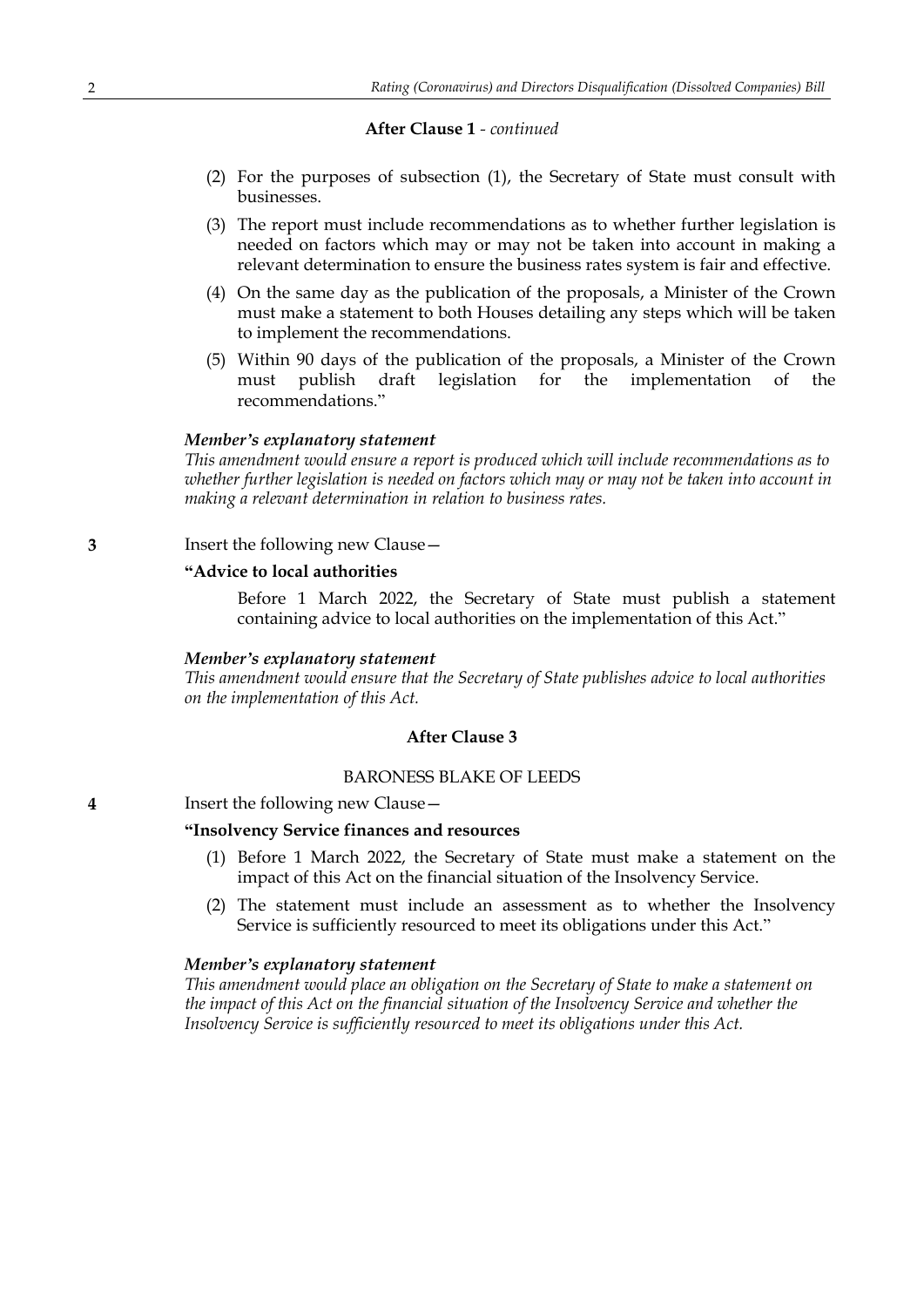# LORD FOX LORD LEIGH OF HURLEY

#### **5** Insert the following new Clause –

#### **"Reporting requirement: resources**

- (1) Within six months of the day on which this Act is passed, and every three years thereafter, the Secretary of State must publish a report on the resources and the powers available to the Secretary of State, the Department for Business, Energy and Industrial Strategy, and the Insolvency Service in relation to this Act.
- (2) The report in subsection (1) must include but is not limited to  $-$ 
	- (a) whether the appropriate resources are available to undertake the additional investigations required as a result of this Act, in addition to existing investigations into insolvent companies; and
	- (b) whether the appropriate mechanisms are available to the Secretary of State to prosecute directors of dissolved companies, and to recoup money from them on behalf of all creditors.
- (3) The report must make a recommendation as to whether further legislation should be brought forward, or increased resources should be made available, in light of the report.
- (4) The Secretary of State must lay a copy of the report before Parliament."

### *Member's explanatory statement*

*This new Clause would add a requirement on the Secretary of State to report on the resources and the powers available to the Secretary of State, the Department for Business, Energy and Industrial Strategy, and the Insolvency Service in relation to this Act.*

### **6**★ Insert the following new Clause —

#### **"Reporting requirement: investigations**

- (1) Within six months of the day on which this Act is passed, and every three years thereafter, the Secretary of State must publish a report on the impact of this Act on investigations into the conduct of directors of dissolved companies.
- (2) The report in subsection (1) must include but is not limited to how much money has been returned to creditors as a result of investigations under this Act, including the proportion of this money returned to the Government.
- (3) The Secretary of State must lay a copy of the report before Parliament."

#### *Member's explanatory statement*

*This new Clause would add a requirement on the Secretary of State to report on the impact of this Act on the investigations into the conduct of directors of dissolved companies.*

### **Clause 4**

# BARONESS PINNOCK LORD FOX

**7** Page 7, line 4, leave out paragraph (a)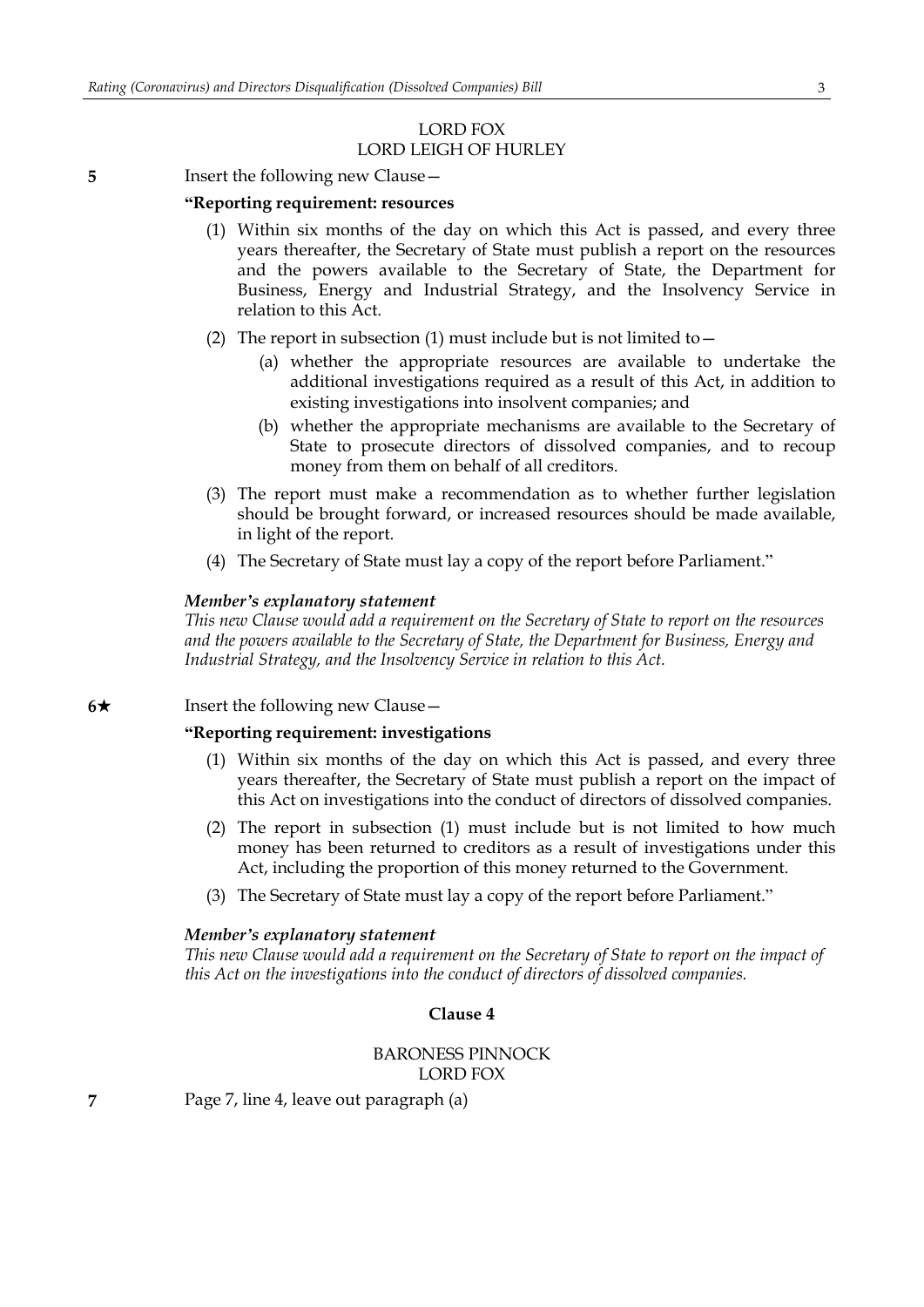# *Member's explanatory statement*

*This amendment is consequential on the amendment in the name of Baroness Pinnock to page 7, line 12.*

- **8** Page 7, line 12, at end insert—
	- "(4A) Section 1 comes into force on such day as the Secretary of State may by regulations made by statutory instrument appoint.
		- (4B) The Secretary of State may not make regulations under subsection (4A) until he or she has laid before Parliament a report outlining further details of the use of the £1.5 billion business rates relief fund announced by the Government on 25 March 2021, including an assessment of whether the fund will be sufficient to support those businesses who have previously applied to the Valuation Office Agency on the basis that the coronavirus pandemic represented a material change of circumstances."

#### *Member's explanatory statement*

*This amendment would prevent section 1 of this Act coming into force until the Government has provided further detail on the £1.5 billion fund intended to support businesses in light of this Act removing the pandemic as a contributing factor in determining a material changes of circumstances.*